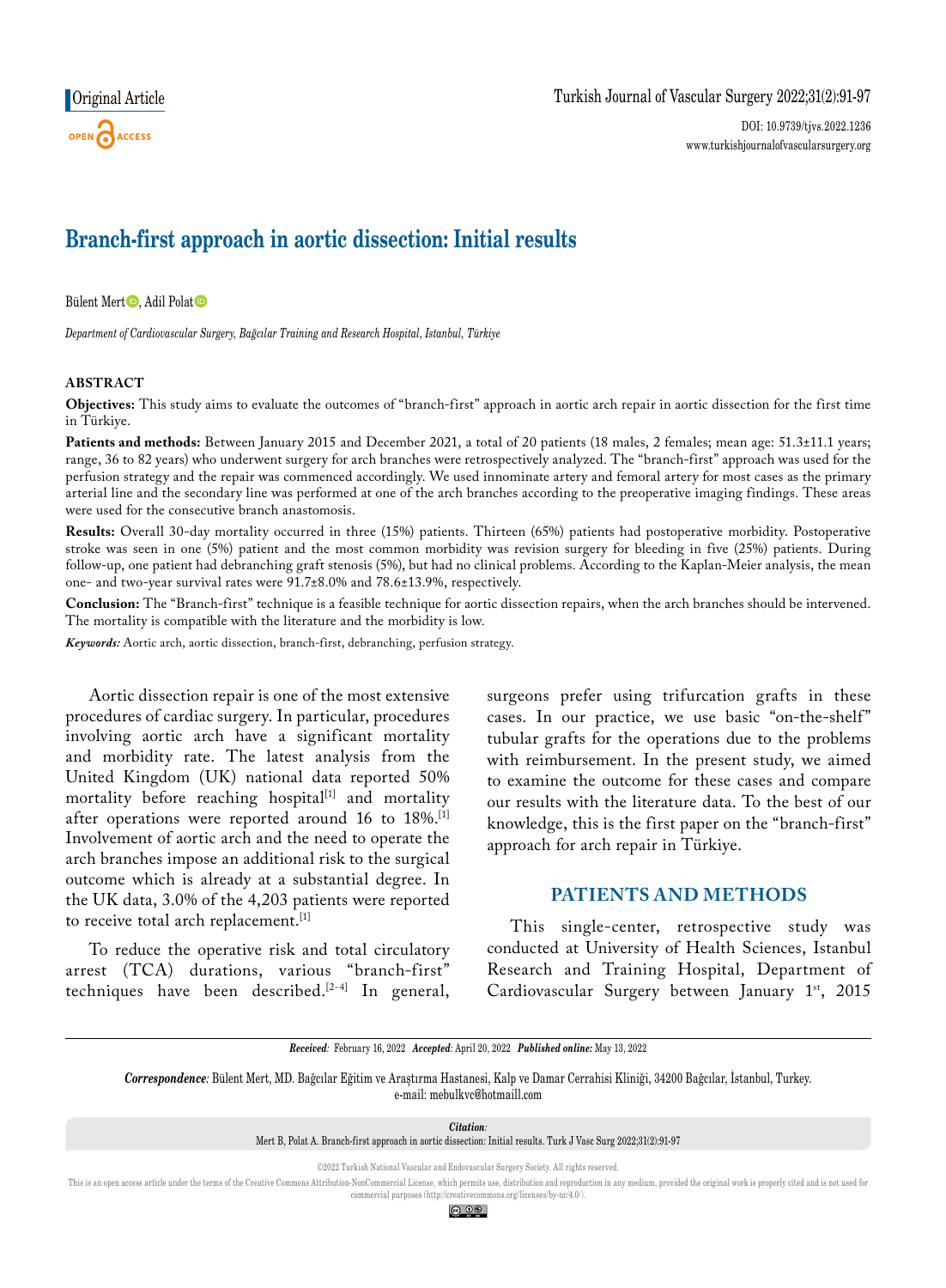and December  $31<sup>st</sup>$ , 2021. A total of 20 patients (18 males, 2 females; mean age: 51.3±11.1 years; range, 36 to 82 years) who underwent surgery for arch branches were included. Inclusion criteria were as follows: aortic dissection indicated for surgery, aortic dissection involving aortic arch, surgery for aortic dissection and need for cannulation of arch branches due to inadequate perfusion with axillary or femoral cannulation, and need for debranching procedure. Exclusion criteria were as follows: dissection repair performed with ascending or hemiarch replacement without debranching, axillary or femoral cannulation sufficient for perfusion and cerebral perfusion, no involvement of aortic arch.

#### **Surgical technique**

All patients were operated under general anesthesia. Median sternotomy was used in all cases. Arterial cannulation was made by two arterial cannulas: one from femoral or innominate artery and second from an arch branch as seen in Table 1. In our clinic, we prefer using innominate artery for the cannulation site for the last six years. In case the innominate artery does not seem to be sufficient to provide enough cerebral perfusion, we decided to use an additional site for arterial cannulation (such as carotid or subclavian on the contralateral site) or femoral arterial cannulation was utilized together with an arch branch cannulation. Each patient was individually evaluated with preoperative imaging. The cannulation site was determined depending on the ischemic threat and extension of aortic dissection. The probable requirement for complementary staged procedures (thoracic endovascular aortic repair [TEVAR], re-debranching) was kept in mind.

*The exploration of arch branches was performed as follows:* The innominate artery was explored via median

| Table 1. Cannulation data |    |      |
|---------------------------|----|------|
| Cannulation site          | n  | %    |
| Femoral                   | 15 | 75.0 |
| Right                     | 7  |      |
| Left                      | 8  |      |
| Innominate                | 10 | 50.0 |
| Carotid                   | 10 | 50.0 |
| Right                     | 6  |      |
| Left                      | 1  |      |
| Bilateral                 | 3  |      |
| Left subclavian           | 1  | 5.0  |

sternotomy and a Dacron® graft was anastomosed in a side-to-end (S/E) fashion with running 5/0 prolene suture. The carotid arteries were explored with longitudinal incision anterior to the sternocleidomastoid muscle. The common carotid arteries were surgically explored and a Dacron® graft was anastomosed in a S/E fashion with running 5/0 prolene suture. After the anastomosis was completed, the graft was tunneled subcutaneously and was brought to mediastinum. The proximal end of the graft was cannulated with a straight tip cannula. In case of innominate artery cannulation, a Dacron® graft was anastomosed to the proximal site of innominate artery and was cannulated similarly. Figure 1 shows a bilaterally cannulated carotid arteries with a Y Dacron® graft and the perfusion was instituted before sternotomy (Figure 1). Femoral cannulation was performed with straight tip cannula directly without any graft anastomosed. Venous cannulation was achieved with a dual-stage venous cannula in each case. Diastolic arrest was achieved with retrograde cardioplegia and maintenance was achieved with continuous retrograde and intermittent antegrade isothermic blood cardioplegia via ostial coronary cannulas.

The cerebral protection was obtained as follows: The body temperature was kept between 24 and 26ºC.



Figure 1. Intraoperative image for bilateral cannulation of carotid arteries.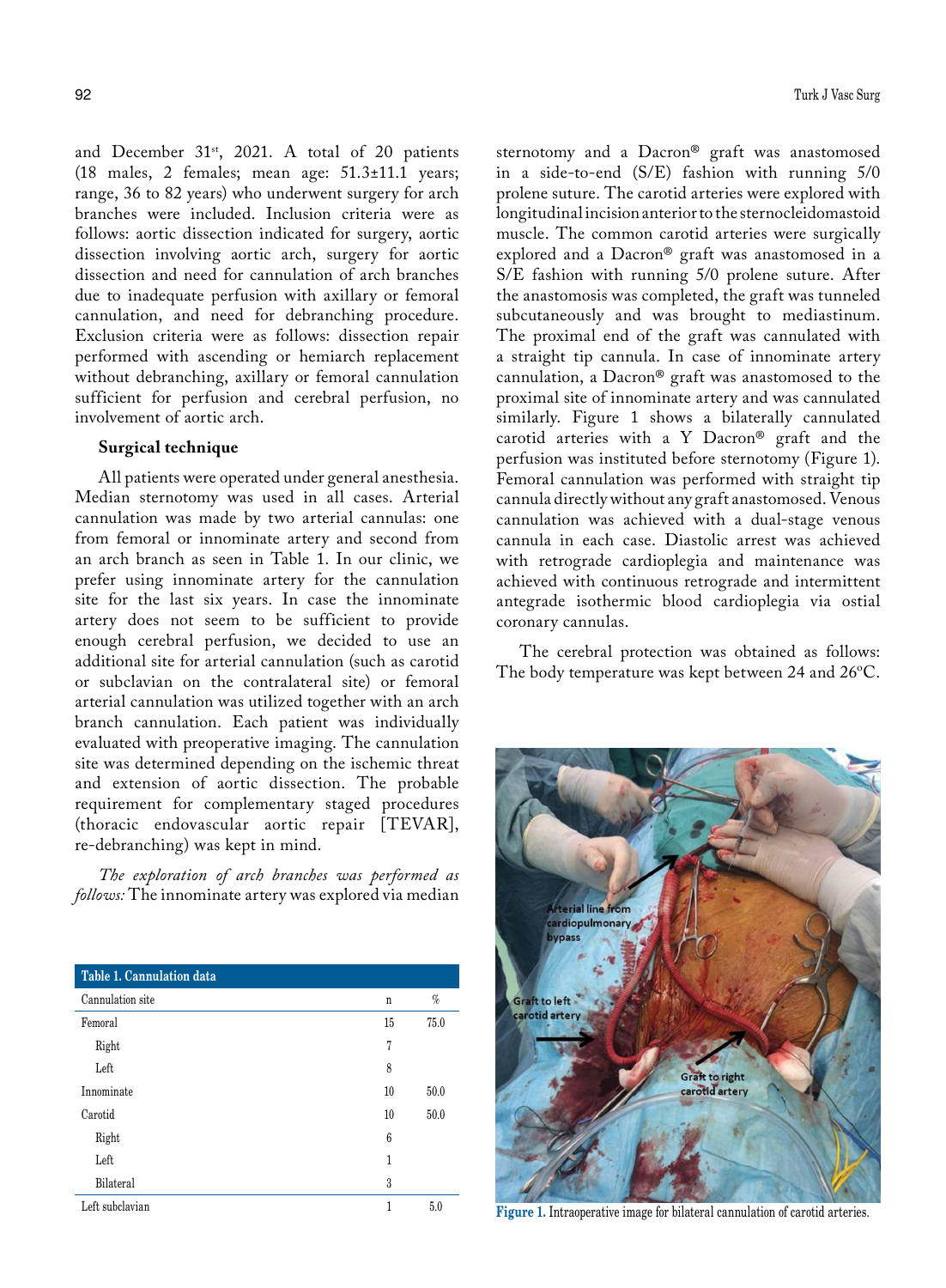The antegrade cerebral perfusion was maintained with 900 to 1,000 mL/min flow and the pressure was kept between 60 and 80 mmHg as measured from the cardiopulmonary bypass (CPB) circuit. Local ice packs were applied around the head. Methylprednisolone (1 g) was applied (Prednol-L, 250 mg amp, Mustafa Nevzat, Istanbul, Türkiye) and 20 mg thiopental (Pentothal 0.5 g, Abbott, Istanbul, Türkiye) were applied via the intravenous route.

The surgical procedures are summarized in Table 2. The mean durations of aortic crossclamp, CPB and antegrade cerebral perfusion were summarized in Table 3. It can be seen that two patients had arch replacement. In these cases, aortic arch was replaced and separate innominate artery and left carotid bypasses were performed. The TEVAR grafts were implanted to descending thoracic aorta in one patient and to aortic arch in another patient. In TEVAR patients, debranching procedures were performed as the first operation and, then, the patients were transferred to the angiography suite and the TEVAR was implanted through the femoral artery. Of these aortic arch cases, only one of them was a reoperation after a hemiarch procedure for acute dissection. Figure 2 shows the final result in a patient operated for brachiocephalic trunk and left carotid artery bypass with the proximal anastomosis was placed on the interposition Dacron® graft for the ascending aorta (Figure 2).

At the completion of the procedure, meticulous bleeding control was performed. After the CPB was terminated and normothermia was achieved, all the surgical incisions were controlled with surgical gauze and with warm saline washing. Additional single sutures were placed, when necessary. The aortic root and the dissected segments at the suture lines were supported with BioGlue® routinely.

### **Follow-up**

The follow-up after discharge from the hospital was performed in the outpatient clinic of the hospital. Follow-up imaging studies with computed tomography (CT) angiography were made in 13 (65%) patients. In the rest, three were patients with mortality and the other four patients had elevated urea/creatinine values and contrast studies could not be made.

#### **Statistical analysis**

Statistical analysis was performed using the SPSS version 16.0 software (SPSS Inc., Chicago, IL, USA). Descriptive data were expressed in mean ± standard deviation (SD), median (min-max) or number and frequency. The Kaplan-Meier analysis was used for survival analysis.

| <b>Table 2. Surgical procedures</b>                                                                              |                   |                              |                                                   |                            |
|------------------------------------------------------------------------------------------------------------------|-------------------|------------------------------|---------------------------------------------------|----------------------------|
| Surgical procedure                                                                                               | n                 | $\%$                         | $Mean \pm SD$                                     | Range                      |
| Ascending aortic replacement                                                                                     | 12                | 60.0                         |                                                   |                            |
| Bentall de Bono                                                                                                  | 8                 | 40.0                         |                                                   |                            |
| Hemiarcus                                                                                                        | $\overline{4}$    | 20.0                         |                                                   |                            |
| Arcus                                                                                                            | $\mathcal{D}_{1}$ | 10.0                         |                                                   |                            |
| Aortic valve suspension                                                                                          | 4                 | 20.0                         |                                                   |                            |
| Innominate bypass                                                                                                | 9                 | 45.0                         |                                                   |                            |
| Carotid bypass<br>Right<br>Left<br>Bilateral                                                                     | 15<br>5<br>5<br>5 | 75.0<br>50.0<br>50.0<br>50.0 |                                                   |                            |
| Subclavian bypass<br>Left<br>Right                                                                               | 1<br>1            | 5.0<br>5.0                   |                                                   |                            |
| CABG                                                                                                             | $\mathcal{D}_{1}$ | 10.0                         |                                                   |                            |
| <b>TEVAR</b>                                                                                                     | $\mathcal{D}_{1}$ | 10.0                         |                                                   |                            |
| Operation data<br>Aortic cross-clamp (min)<br>Cardiopulmonary bypass (min)<br>Antegrade cerebral perfusion (min) |                   |                              | $139.3 + 45.4$<br>$203.7 + 56.9$<br>$35.1 \pm 20$ | 73-226<br>119-286<br>13-72 |

SD: Standard deviation; CABG: Coronary artery bypass graft; TEVAR: Thoracic endovascular aortic repair.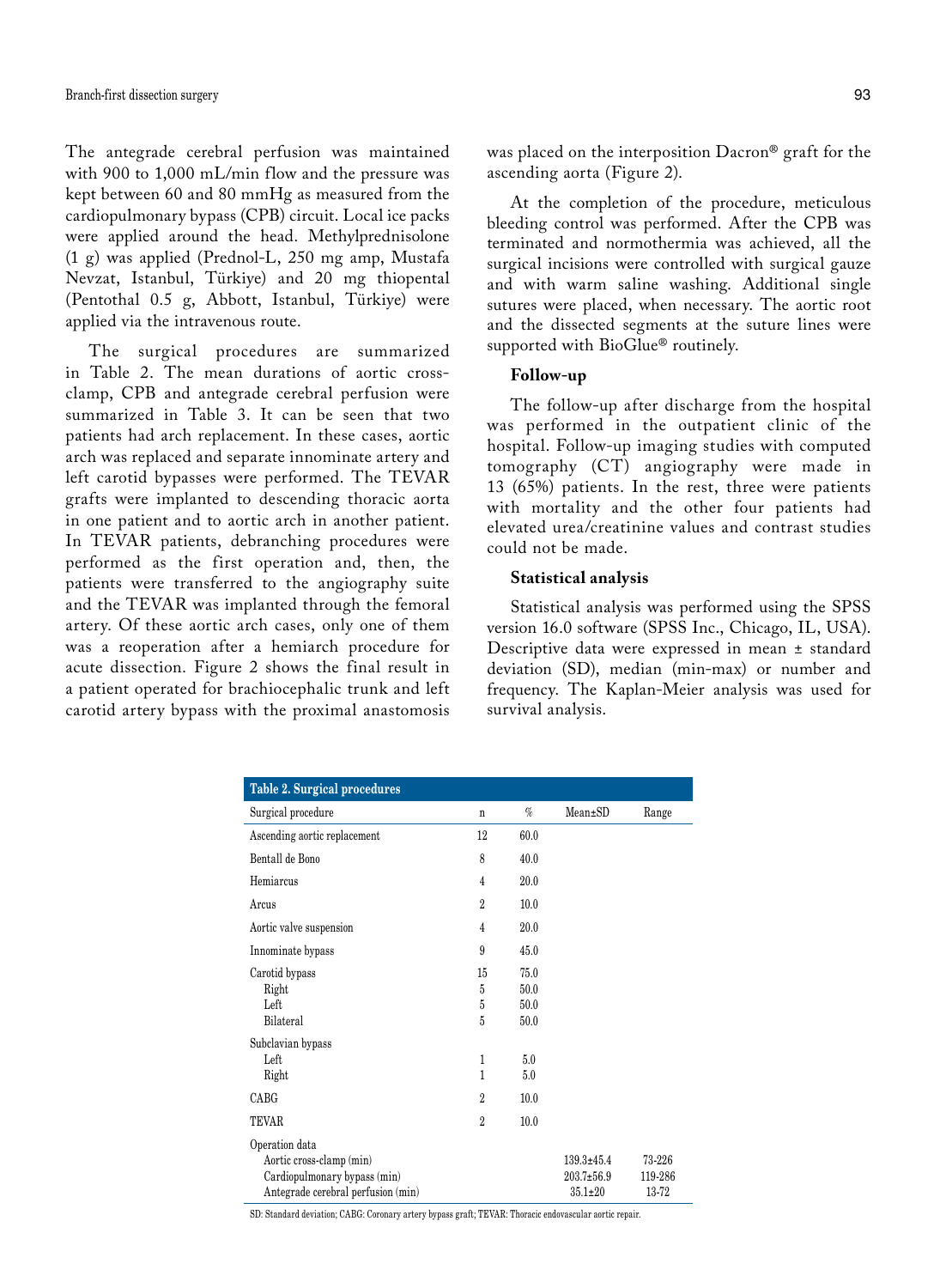| Table 3. Descriptive data                                          |                |      |                 |       |
|--------------------------------------------------------------------|----------------|------|-----------------|-------|
|                                                                    | n              | $\%$ | $Mean \pm SD$   | Range |
| Age (year)                                                         |                |      | $51.3 \pm 11.1$ | 36-82 |
| Sex                                                                |                |      |                 |       |
| Male                                                               | 18             | 90.0 |                 |       |
| Female                                                             | $\overline{2}$ | 10.0 |                 |       |
| Timing of dissection                                               |                |      |                 |       |
| Acute                                                              | 16             | 80.0 |                 |       |
| Subacute                                                           | 1              | 5.0  |                 |       |
| Chronic                                                            | 3              | 15.0 |                 |       |
| 1 (reoperation after an acute dissection<br>due to arcus aneurysm) |                |      |                 |       |
| Hypertension                                                       | 19             | 95.0 |                 |       |
| Diabetes mellitus                                                  | 7              | 35.0 |                 |       |
| Tobacco use                                                        | 7              | 35.0 |                 |       |
| Chronic obstructive pulmonary disease                              | 3              | 15.0 |                 |       |
| Peripheral arterial disease                                        | 1              | 5.0  |                 |       |
| Hyperlipidemia                                                     | 6              | 30.0 |                 |       |

SD: Standard deviation.

## **RESULTS**

A total of 74 patients were operated for aortic dissection throughout the study period. Of these 74 patients, 20 patients required branch-first approach as outlined in the methods section. The



**Figure 2.** View from the end of the procedure. Orientation of the grafts and proximal anastomoses.

30-day mortality occurred in three (15%) patients. Demographic features of the patients are summarized in Table 3. Only three patients had chronic and one patient had subacute dissection, while the rest of the patients (n=16) were operated in the emergency setting.

The mean duration of follow-up was 17.1±17.9 months with a total of 32.7 patient/years. The postoperative course is summarized in Table 4. Thirteen (65%) patients had morbidity (Table 5). The most frequent cause of mortality was revision surgery for bleeding. After discharge, the mean one-year survival rate was 91.7±8.0%, but was reduced below 40% at five years (Figure 3). However, the number of patients at risk was one at five years. Only one patient had debranching stenosis. This patient had

| Table 4. Postoperative course             |    |      |                 |         |
|-------------------------------------------|----|------|-----------------|---------|
| Postoperative data                        | n  | $\%$ | $Mean \pm SD$   | Min-Max |
| ICU stay (day)                            |    |      | $11.4 \pm 10.9$ | $1-47$  |
| Hospital stay (day)                       |    |      | $17.0 \pm 11.7$ | $1-47$  |
| 30-days mortality                         | 3  | 15.0 |                 |         |
| Morbidity                                 | 13 | 65.0 |                 |         |
| Survival (month)                          |    |      | $17.1 \pm 17.9$ |         |
| Sum (patient/years)                       |    | 32.7 |                 |         |
| $1$ -year <sup><math>\dagger</math></sup> | 7  |      | $91.7 \pm 8.0$  |         |
| $2$ -vears $\dagger$                      | 4  |      | $78.6 \pm 13.9$ |         |
| $5$ -vears $\dagger$                      | 1  |      | $39.3 \pm 28.6$ |         |
| Debranching stenosis*                     | 1  | 5.0  |                 |         |

SD: Standard deviation; ICU: Intensive care unit; † Patients at risk; \* Carotid bypass stenosis within first year.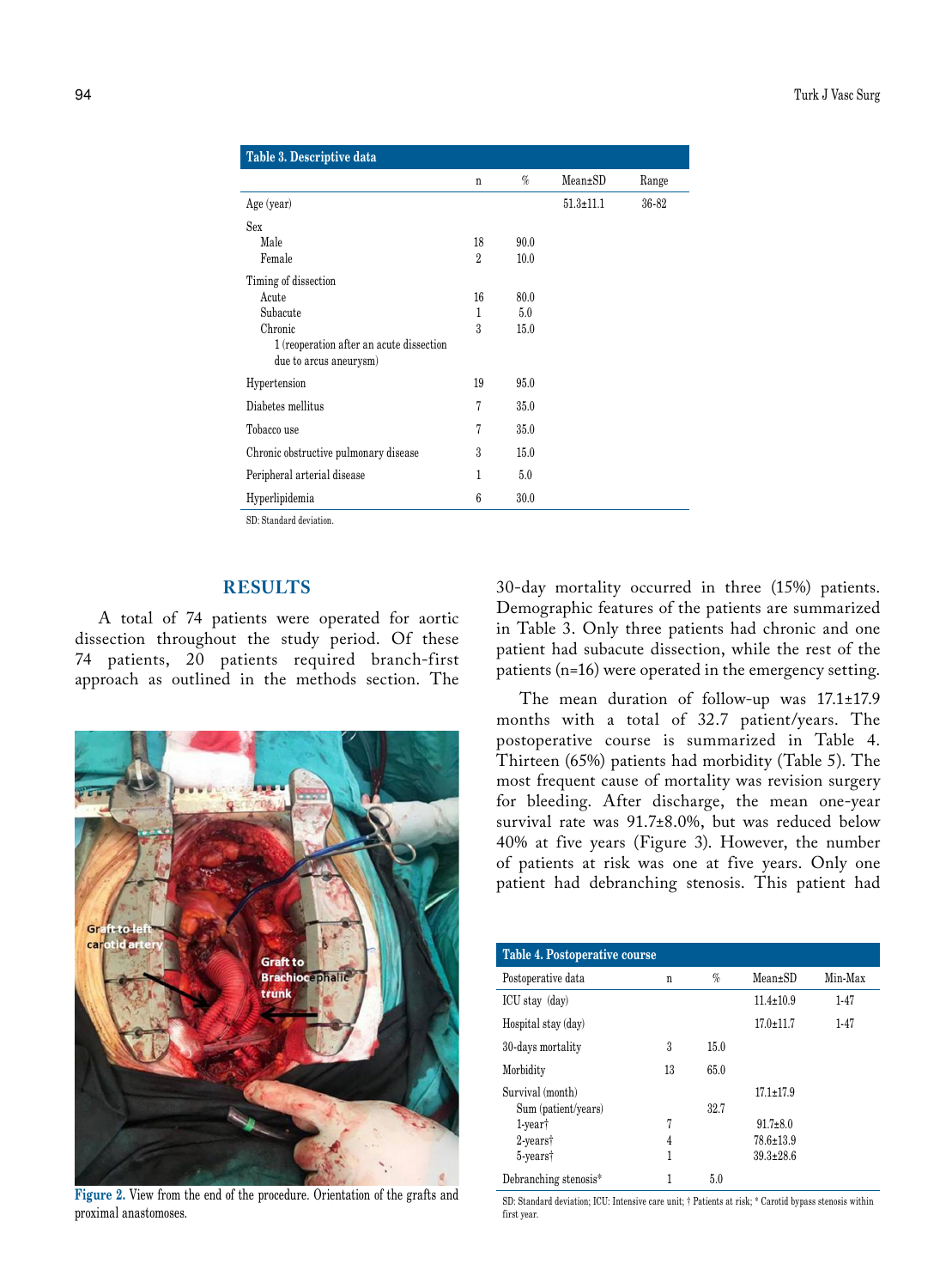| Table 5. Postoperative morbidity                 |                   |      |
|--------------------------------------------------|-------------------|------|
| Morbidity                                        | n                 | $\%$ |
| Revision surgery for bleeding                    | 5                 | 25   |
| Pneumonia                                        | 4                 | 20   |
| Low cardiac output                               | 3                 | 15   |
| Pleural effusion                                 | $\mathcal{D}_{1}$ | 10   |
| Cerebrovascular event                            | 1                 | 5    |
| Atrial fibrillation                              | 1                 | 5    |
| Wound infection                                  | 1                 | 5    |
| Sternal dehiscence                               | 1                 | 5    |
| Pericardial effusion                             | 1                 | 5    |
| Pneumothorax                                     | 1                 | 5    |
| Hematoma in the neck incision (carotid incision) | 1                 | 5    |
| Retrograde dissection                            | 1                 | 5    |





a right carotid bypass with a Dacron® graft. The debranching graft showed stenosis; however, the native carotid artery was patent and the patient did not have any problems during follow-up. This patient had a branch-bypass (to carotid) due to the dissection flap in the origin of the artery. However, as the proximal tear was closed and BioGlue® was applied to the dissected media at the anastomosis site, the native artery flow was reinstituted afterwards and probably the competitive flow caused the graft to occlude. This patient was still alive and well on Day 307 during follow-up.

### **DISCUSSION**

This is a single-center outcome data for aortic dissection repair with a "branch-first" approach and the first report about this approach from Türkiye. The 30-day mortality was favorable (15%) for a complex group like this and the survival was satisfactory up to three years for the time being. In the UK registry, total arch replacement operations had 22.6% mortality, 14.5% non-fatal stroke, and 21.1% need for dialysis and re-exploration.[1] Our series showed similar mortality, but much lower stroke rates.

Although being devoid of a statistical significance, total arch replacement was associated with high mortality in a German retrospective analysis.[5] Arch replacement had 23.8% mortality and ascending aorta replacement with a 16.8% and the propensity matching showed a lack of significance. Salem et al.<sup>[5]</sup> reported 20.9% need for new-onset dialysis and 30.2% stroke rate postoperatively. These rates are significantly higher than the rates of postoperative morbidity in our study. Thus, debranching procedure with a branch-first approach seems a reasonable choice with this simple (though not conclusive) comparison. However, some very low rates of postoperative mortality (7%) and stroke (7%) after arch replacement have also been reported.[6]

The "branch-first" approach is not a totally new technique.[2-4] We have used simple tubular grafts different from the aforementioned techniques. Using a "hand-made" graft in such a debranching procedure may be demanding for the surgeon, but the cost decreases dramatically. Also, the surgeon has the chance of tailoring the graft according to the patient anatomy under direct vision. Of five cases requiring revision surgery for bleeding, only one was related to the branch-graft anastomosis. The rate of revision surgery was high (25%), although we do not think that the postoperative bleeding was related to these extra-anastomosis *per se*.

One of the reasons we preferred this hand-made technique is that we use this technique in urgent cases mostly unlike other reports.<sup>[3,4]</sup> Another technique with a Y-graft was reported by Orlov et al.<sup>[7]</sup> This graft was first introduced by Orlov et al.<sup>[7]</sup> and the results are compatible with the favorable outcome in the literature. Orlov et al.[7] reported 5% in-hospital mortality and the five- and 10-year survival rates were 78% and 73%, respectively.

Hybrid solutions for arch reconstruction were first classified in 2013 and the classification has been revised recently.[8] These debranching procedures aim to decrease the substantial mortality and morbidity associated with arch repair. The TEVAR procedure is combined with some form of debranching in these hybrid approaches. In general, trifurcated grafts are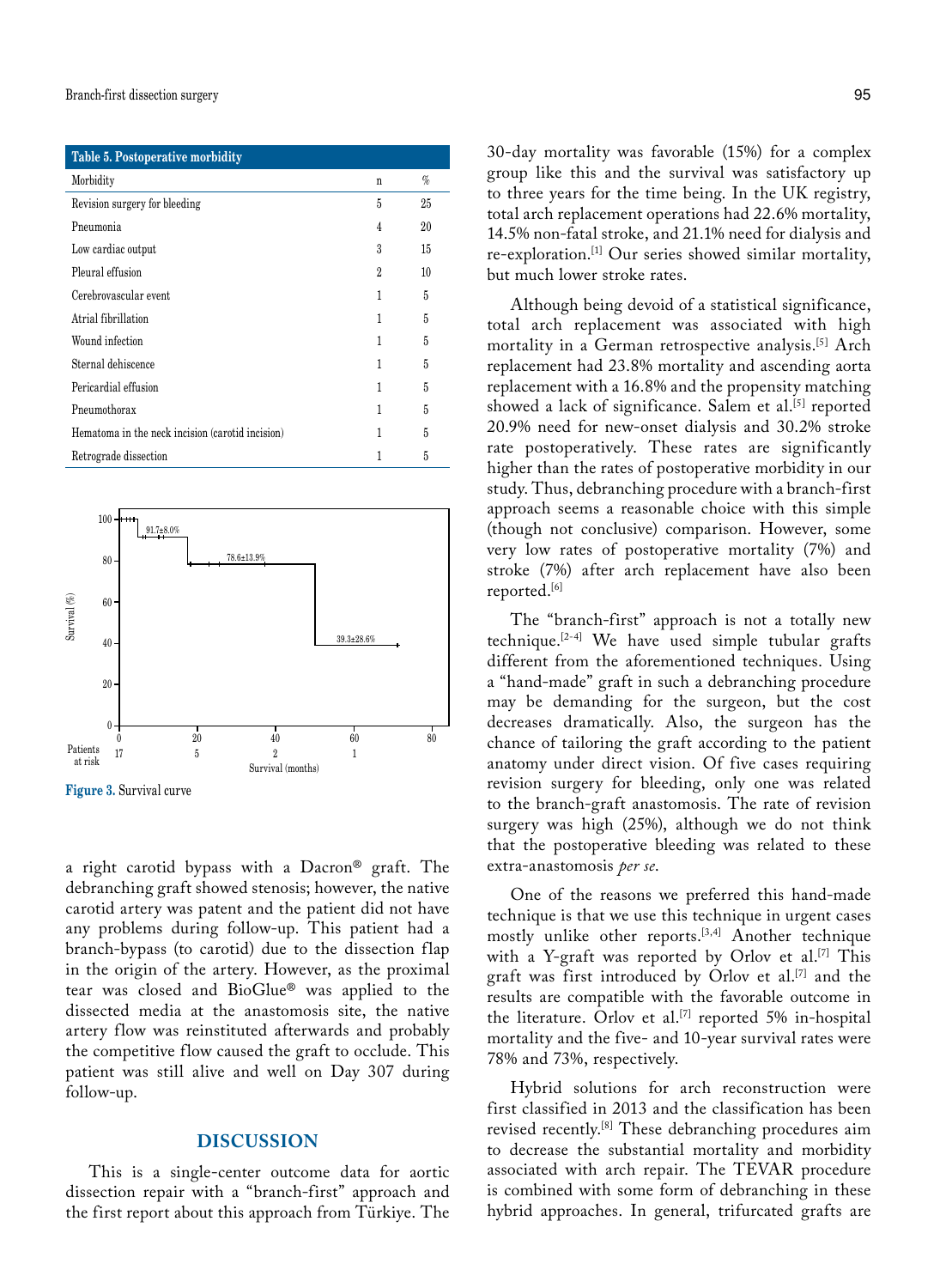utilized. We used debranching procedures with some form of conventional graft interposition in most cases. The TEVAR was used in two (10%) of the cases only. This is mostly due to the fact that the majority of our cases were operated in the emergency setting, and on-the-shelf grafts are not available in Türkiye in most centers and almost none of the cardiovascular surgery units all over the country have their own hybrid operating theatre. If the operating theaters can be converted to hybrid units, the rate of endovascular procedures would surely increase, particularly in these complicated aortic procedures. Except for a single arch aneurysm after a previous hemiarch repair, we did not encounter reoperation in our series. This was probably related to the relatively short-term follow-up. A Chinese report comparing the surgical and hybrid procedures' outcomes reported similar drop in survival after five years in hybrid group (from 82% at five years to 43.6% at nine years) compared to the surgical supra-arch repair which was dedicated to the endoleaks in the hybrid group.[9] Another Chinese study reported 78.3% survival rate at seven years.[10]

One of the main advantages expected from the antegrade perfusion and avoiding or limiting the TCA durations is to decrease the postoperative stroke rate. Our analysis is another contribution in this regard with a 5% stroke rate postoperatively. However, an important limitation is that we did not have a complete magnetic resonance imaging (MRI) control in all patients. An interesting randomized trial by Leshnower et al. $[11]$ showed 100% embolization rate in antegrade perfusion contrary to the 45% embolization rate with retrograde cerebroplegia without a significant clinical difference or increased stroke rates. Elefteriades,<sup>[12]</sup> one of the important advocates of retrograde cerebroplegia with TCA from Yale University, continues to argue in favor of retrograde cerebroplegia; however, antegrade approach seems to be attracting more attention with the favorable clinical outcome data as mentioned above.

Much favorable results were reported from more experienced centers. The outcome data of more than 1,000 cases of arch repair was reported from Japan.[13] With a huge experience, they reported 5.2% hospital mortality and the survival rate at five and 10 years were 80.7% and 63.1%, respectively. Yanh et al.<sup>[6]</sup> reported the late outcomes after arch replacement in acute aortic dissection and the survival at 15 years was 72% and the cumulative rate for reoperation at 10 years was 12% and they found no significant difference with comparison with the hemiarch procedures. The survival was 78.6% at three years and fell abruptly afterwards in our analysis. However, the number of patients was low in the long-term follow-up which interferes with any decisive conclusion in our patient cohort. These reports also support the favorable outcome of debranching procedures in the long run. However, none of these papers reported the patency rates for the debranching grafts. In our series, only one patient had debranching graft stenosis; however, there was no clinically significant cerebrovascular event.

Aortic arch repair was recommended as a IIa recommendation in Society of Thoracic Surgeons (STS) consensus in Type A aortic dissection patients in following situations:<sup>[14]</sup> "primary entry tear in the arch or proximal descending thoracic aorta, brain or peripheral malperfusion, arch or descending thoracic aortic aneurysm or rupture". The STS document did not give specific recommendations regarding "branch-first" technique.

The main limitation of our report is the retrospective nature. The use of a hand-made graft also may pose some problems compared to an industrially prepared graft. However, we did not have increased bleeding or anastomosis problems in our cases. The lack of complete MRI analysis also precludes any significant conclusions be drawn about the cerebral protection; however, the clinical outcome is favorable. The long-term follow-up shows severely decreased survival after three years, but the number of patients-at-risk is low. The future analysis would provide more significant and meaningful conclusions as the patient number increases.

In conclusion, the "branch-first" technique is a feasible technique for aortic dissection repairs, when the arch branches should be intervened. The mortality is compatible with the literature and the morbidity is low.

**Ethics Committee Approval:** The study protocol was approved by the University of Health Sciences, Istanbul Research and Training Hospital Ethics Committee (Date: 14.01.2022, No: 20). The study was conducted in accordance with the principles of the Declaration of Helsinki.

**Patient Consent for Publication:** A written informed consent was obtained from each patient.

**Data Sharing Statement:** The data that support the findings of this study are available from the corresponding author upon reasonable request.

**Author Contributions:** Data collection, design: B.M.; Statistics, draft, final approval: A.P.